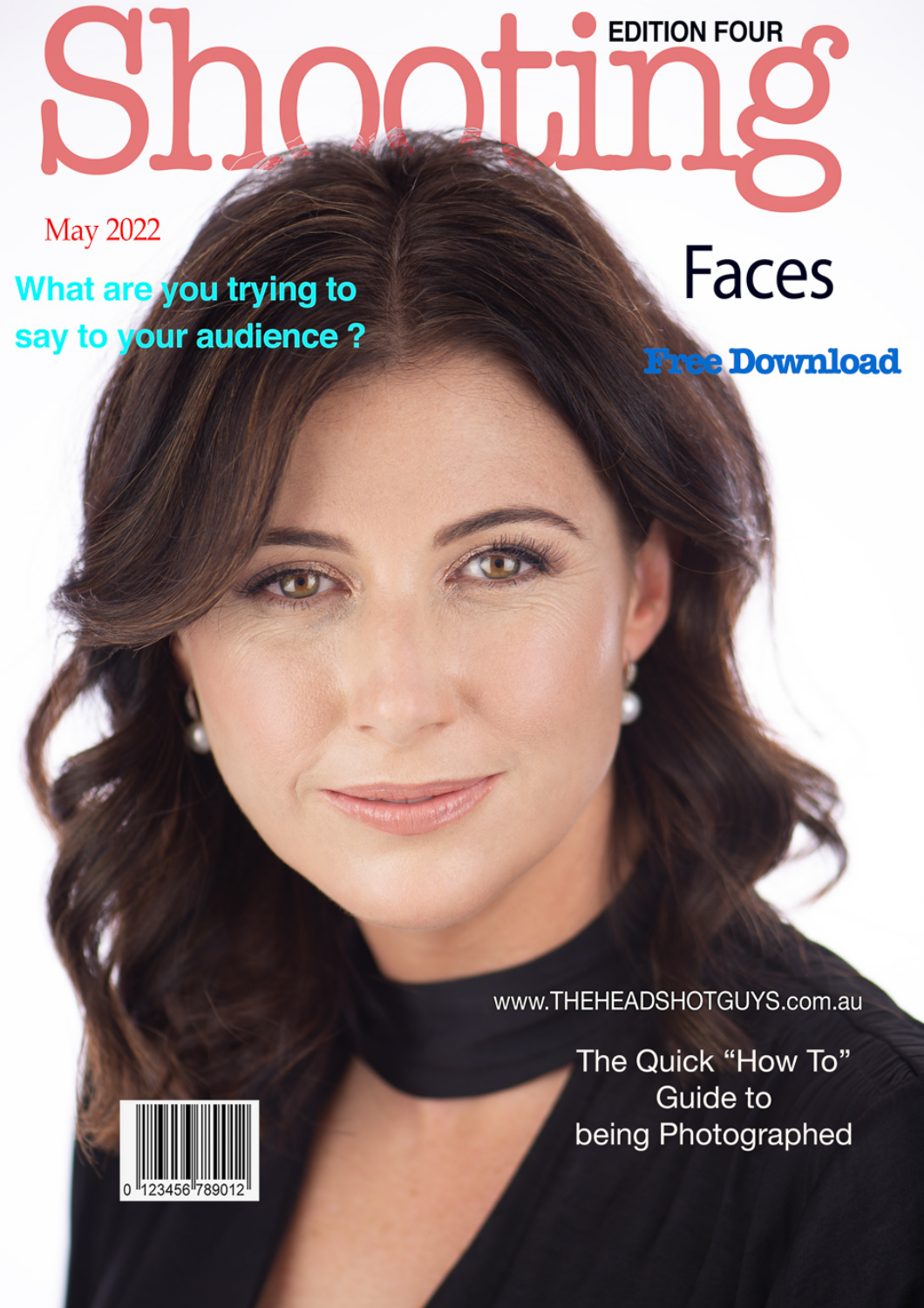## **What** are you trying to say to your Audience ?

- I'm the best
- I'm the cheapest
- I'm the best looking
- I'm the most expensive
- I'm good value
- I'm the most experienced
- I'm confident
- I'm the funniest
- I'm the youngest
- I'm cute
- I'm sexy
- I'M REALLY GOOD AT MY JOB !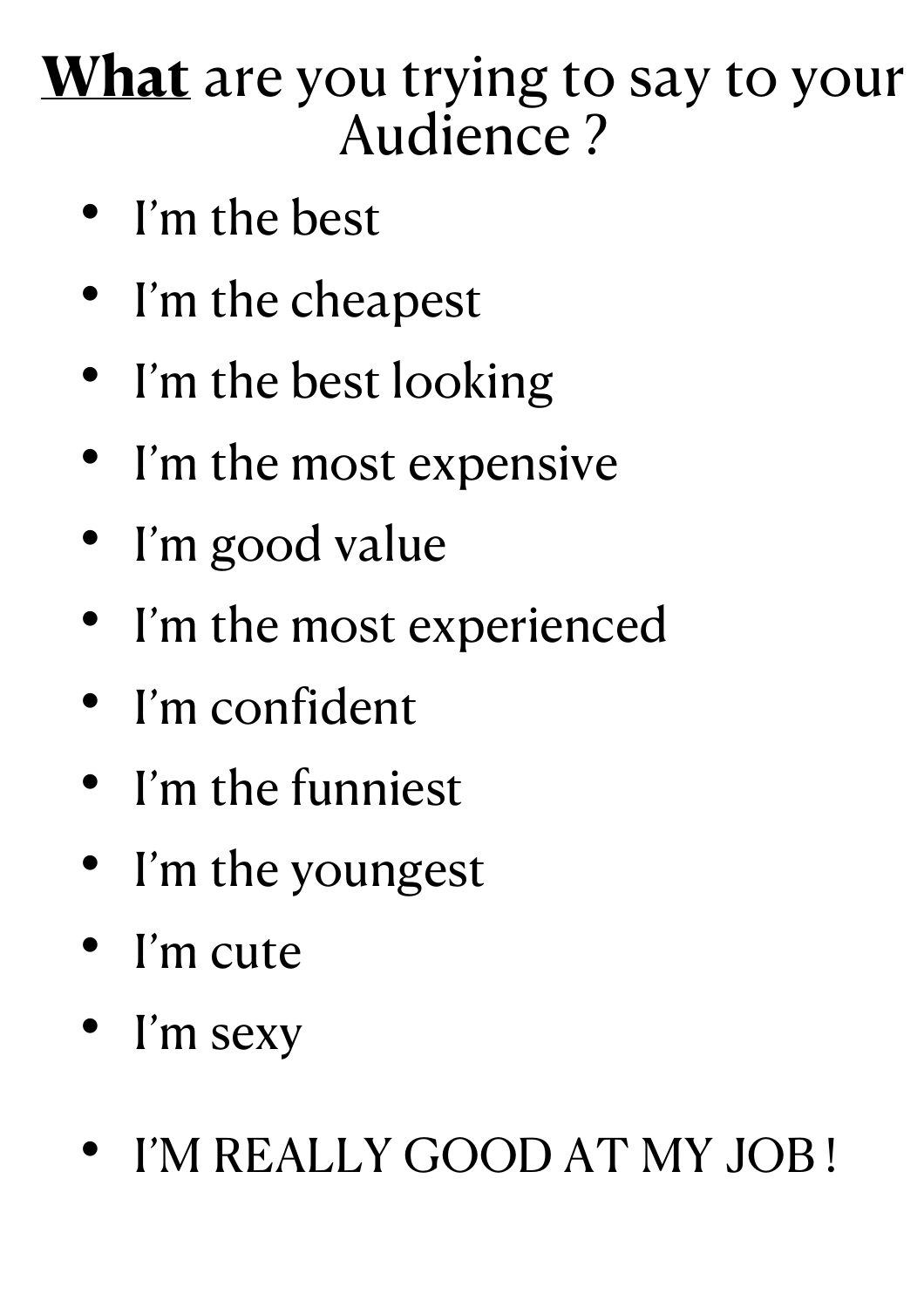Everytime someone looks at your image or images they are making decisons about you, based on what they see !

After you have decided what you want to say to your audience, you can then think about how you want to say it.

There are a number of obvious things that we do to communicate with our audience -

What do we have in our Image - props could be a car, a beach, a house, jewellery

We have to consider for example, What type of message does having an expensive car in your Image send? To some people, it might indicate that you are wealthy and succesful, to others it might indicate that you are trying too hard, and flaunting your success. These types of people might perceive your expensive car as a negative ! Consider the wealthiest men in the world at the moment, whether you like them or not is irrelevant, look at how they dress, are they trying to impress anyone with their fashion ?

What type of clothing should I wear ? What style or fashion, is fashion important to your audience ?

Having a really good understanding of your audience is so important, How old are they, what sex are they, where do they live, what are their spending habits ?

The most under utilised way to communicate with your audience is your face, more specifically your expression. Most people when they are looking at talking about or critquing their face, they are often concentrating on their features.